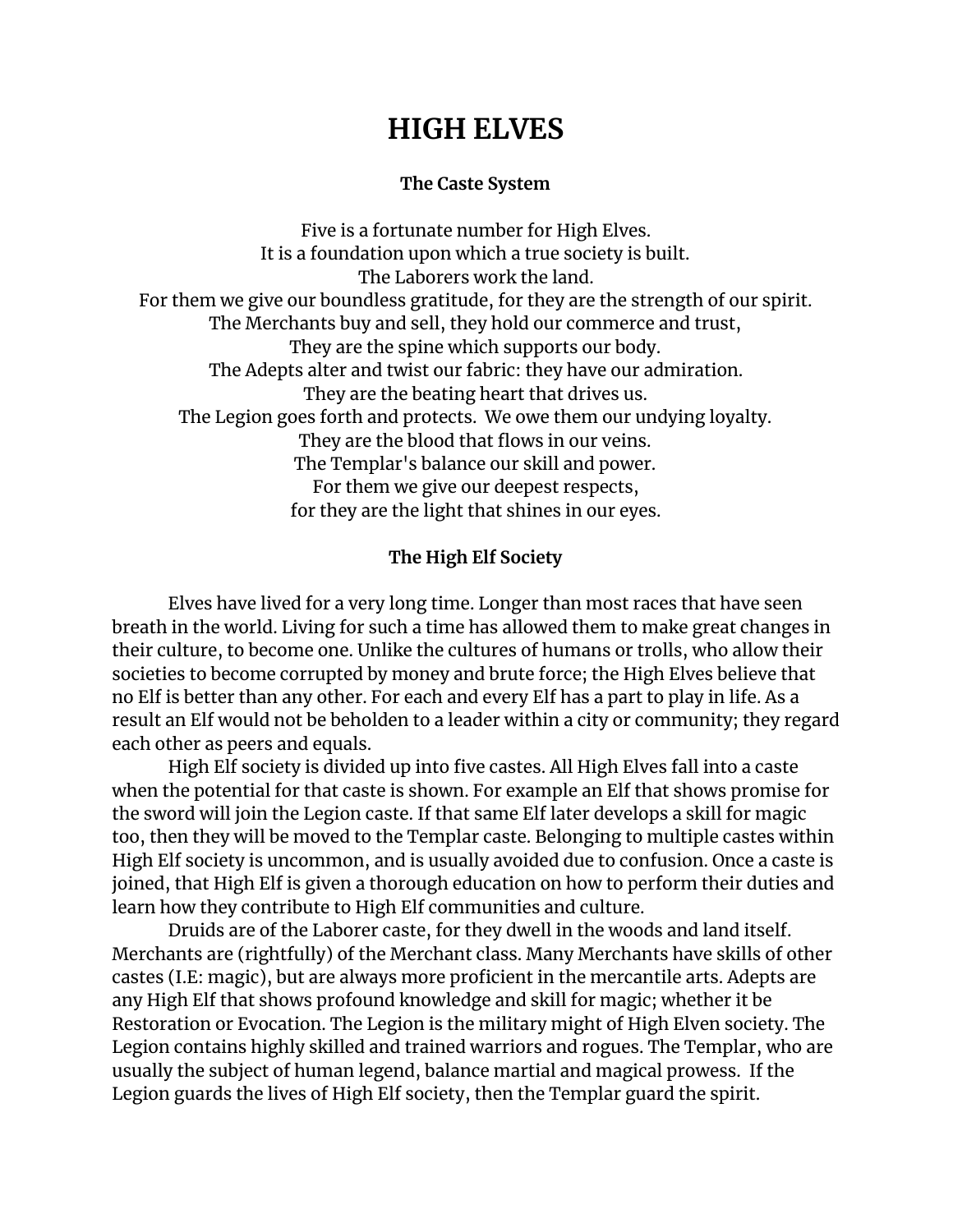The spiritual nature of High Elves is always left up to the particular High Elf in question. As a society however, High Elves take great pride in their arts. Song, paint, poem, sculpture, the medium matters not; it's the passion in which it is performed that matters. Of these works there is one subject that is prevalent throughout: Air and Wind.

High Elves revere the element of Wind. Perhaps this is why they choose to live in the mountains; so that they may be closer to Sky and live amongst the Winds that howl. There exists one particular story, an old story, told through the generations regardless of caste.

The story of Aerodein, a white alpha dragon.

The story concerns the tales of the first race to crawl upon the lands. The titans created the majority of the races, but High-Elves were cut from a different cloth and it was Aerodein himself that blew breath into it. They were called Elf, and at the time there was but one race of Elf. Through the ages as other races began to appear as Elf would mix their blood with others. Those offspring would later go on to create other Elven races. The High Elves as we know them were not the same in thought of those that exist today. These Elves that resisted the allure of the other races began to set themselves aside from the mixed-blooded. They made their distinction known by referring to themselves as the highest, or true form, of all Elves. In present times most all Elves of the mountains are known as High Elves. The tale of Aerodein is all but unverifiable but tell that to a High Elf. Not only did they set themselves above all other Elves, but over all other races. To them, they were the first. Although they see each other as peers and equals, they most certainly do not view other races that way.

Long is the argument and grudge that plays between the High Elves and the Dwarves for Dwarves also claim to be the first race created by the old gods. The High Elves' position in this long-winded argument is that Dwarves were the tools of the old gods, they did not have the gift of will. Like tools each type of Dwarf was made for a specific purpose. They were not truly living, breathing, and fully autonomous beings until the spark of life was gifted to them. Certainly one does not view a garden spade as a race; there are many types and sizes of spades as well. Dwarves of that time were simply missing the spark of life as granted to Elf by the breath of Aerodein.

#### **High Elf Houses**

Each High Elf City can contain almost any number of Elves. However, with Elves living roughly four hundred years, most of the cities are made up of Houses. Each House traditionally has a Lord and Lady. These titles are not given to put that Elf above any others, but because there must be someone to have the final say in the decision making process. Each has equal power to stop the other from ever getting too big an ego. These two Elves oversee the day to day responsibilities of their House.

During each day, there is a time when all the members of a House come together and share food and drink. This bonding time lasts about an hour, it allows each High Elf to share and talk with their brethren. The only exception to this is, any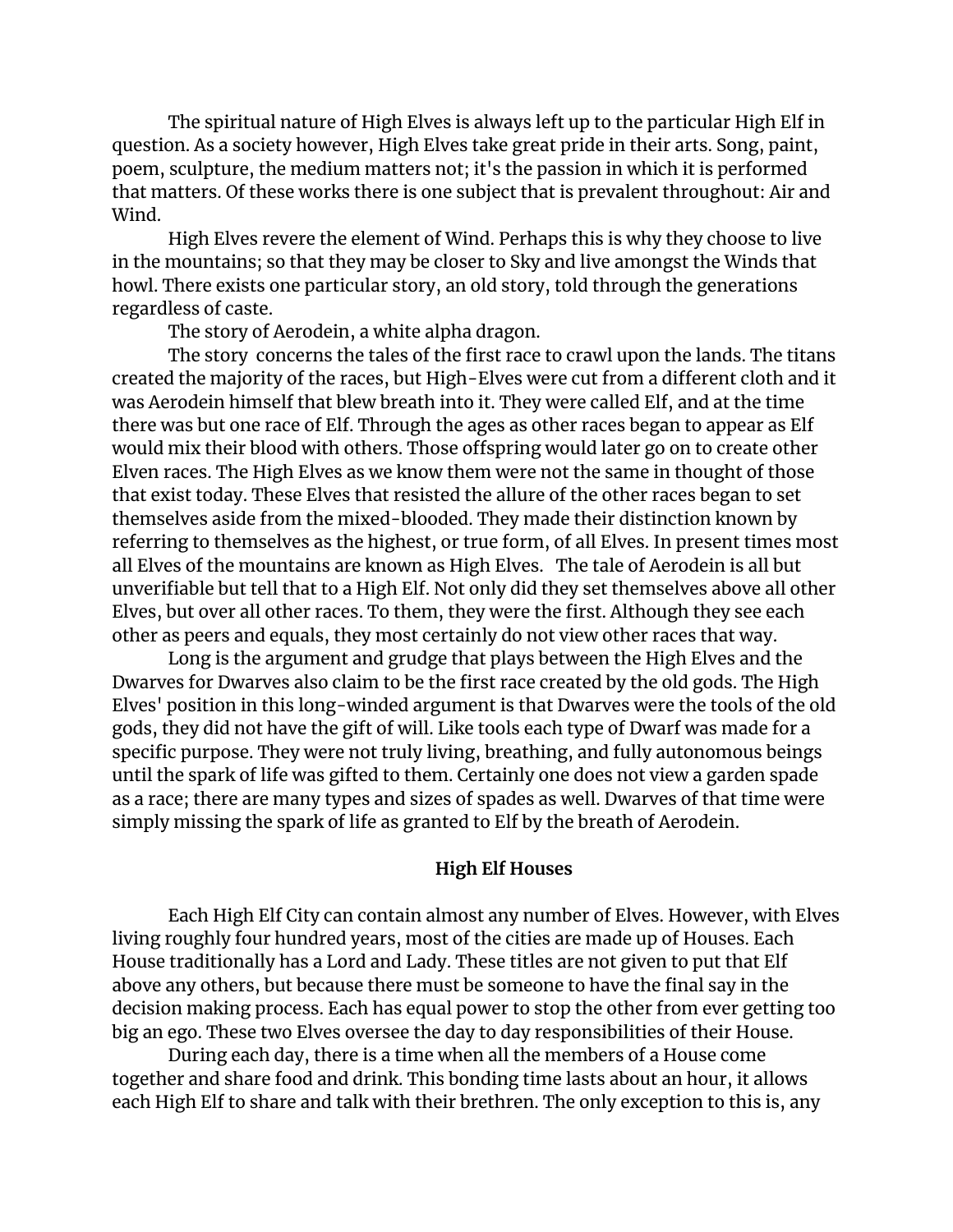High Elf between the ages of 8-60 who are in the Legion. The Legion eats all meals together, if not as a whole, then as a unit or platoon. Depending on the High Elf city, most if not all activity stops at a certain time so that each Elf may retire with their families; often referred to as Tea Time. Other meals, those not shared with family, may be spent with at least five to fifteen other High Elves in "dinner clubs". This promotes peer to peer society and equality.

Elves that visit another High Elf city, or where they are the only representative of a House, typically congregate together at Tea Time. In many locations there are lodges and common areas where these lone elves congregate. In most cases food is provided for these lone elves at Tea Time by healers-in-training as the basic expression of caring for, and seeing to the needs of all.

## **The Crown and The Column**

Every society needs guidance and direction, especially once the populace grows beyond a small settlement To give order to High Elven cities there exists The Column, a governing body comprising five elected representatives from each caste. The head of the Column is then elected by those 25 members. This High Elf is given the honorific The Voice. There is no time limit on how long one may serve on the Column, nor is there a limit on the number of times one may be elected to the Column. Each caste holds an election every two years on the same day, at the same time. Once the Column is filled, it has one week to elect a Voice. During which time the current Voice retains their duties.

In the simplest of terms, High Elven city government is a combination of senate and congress in perfect balance. Should certain issues take longer than expected, the Voice may impose a time limit or make a tie breaking vote. The High Elves like to believe they are above the issues that plague other governments, though as a whole The Column is free from corruption and greed. Problems can and do exist in High Elf cities, they just have a different appearance and effect most of the time.

Getting rid of any member of the Column is usually handled internally by the Column itself. Should a member be removed from office, then that caste will elect a new member as quickly as possible. Until a new member is chosen, the Voice will retain all of that members responsibilities and rights.

Fenmar is the only true Elven kingdom on the Prime and has the highest population of Elves based on area alone. The Kingdom has stood for 6500 years, perhaps longer though that history may have gone unrecorded. Since ancient time the Kingdom has been ruled by almost two dozen kings changing hands around once every 300 years. Because of the system by which the cities are run, the Kingdom follows a similar fashion meaning at in time any Elf could rise above. Applicants are often chosen from current and prior Voices that stand above the rest for their ability to govern or from the upper ranks of the castes. Growth and building for tomorrow are staples for the Elven nations success and often the candidate is sequestered by the age of 150 and groomed for the next several decades until the time of their succession.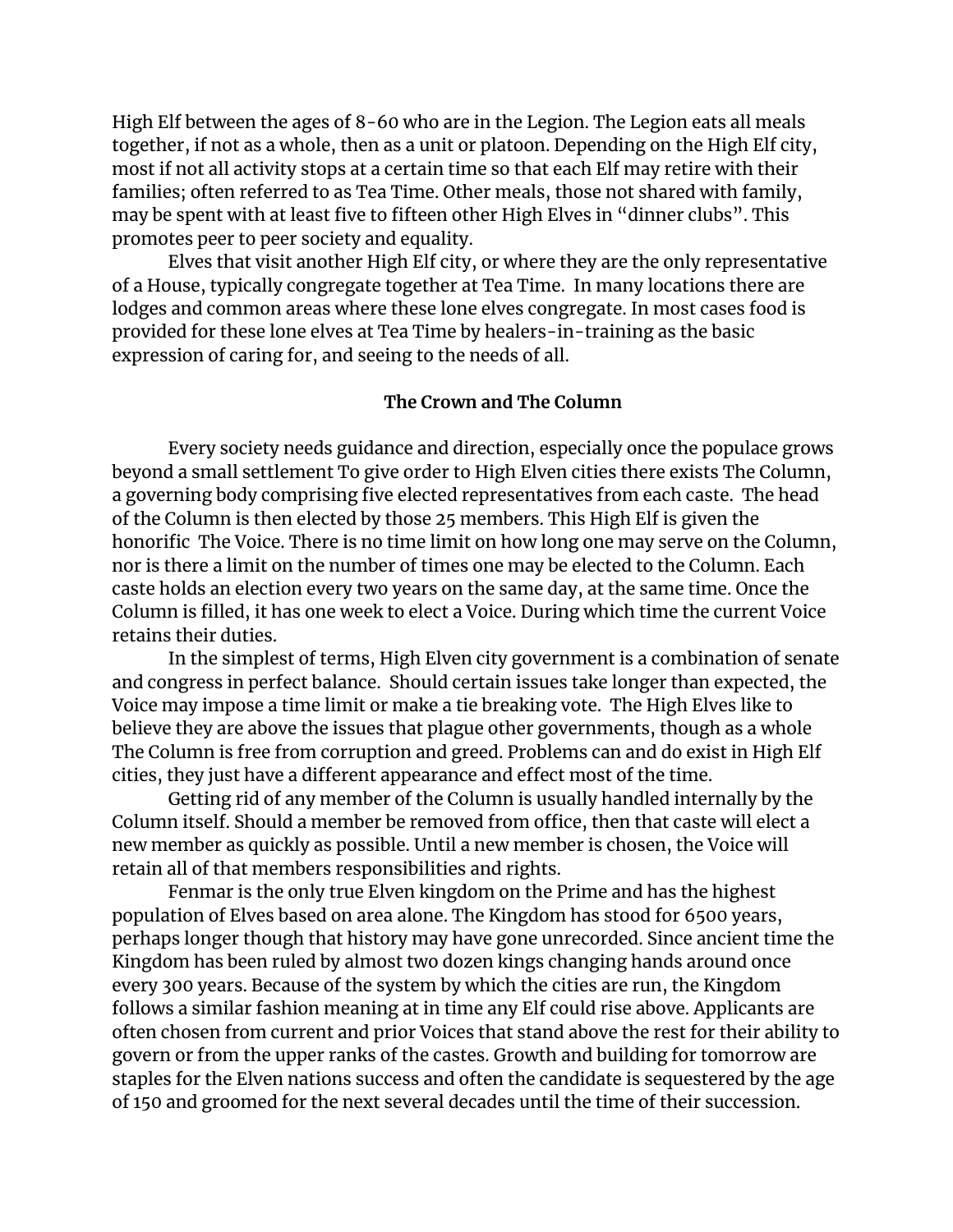After the formation of the Malin Empire the Kingdom of Fenmir had to change to survive. Since the High Elves only made up about fifty percent of the population their ways had to some as well. The kingdom was split into two Duchies and from there into many Baronies. Leaders were placed in stations based on population of the regions as well as what would be best for the time. From there the seats of leadership changed hands as time ran the course. During the first few hundred years after the formation, many of the Elves consolidated into the larger cities rather than spread out and mix themselves into villages.

#### **The Legion**

High Elves that show promise with martial studies, whether it be with might or with finesse, are caste to The Legion. All High Elven cities share one army. Each city simply has its own core of The Legion. Training with in The Legion is always the same, no matter the city. New ideas and techniques approved by High Command (one of the five caste members that go to the Column and elected by the Column) are quickly shared and instituted across all High Elven cities.

Training can start at the age of 8 years old though this is not always the case, and it is rare to be caste in The Legion beyond the age of 15. Once placed in The Legion, The Legion functions much like your House until the age of 60. They eat, sleep, play, and train together. Platoons and units are reorganized from time to time; rotating members for maximum socialization and unit efficiency.

During a High Elfs dedicated time to The Legion, the practice of romance is discouraged. Should any particular High Elves have feelings for each other, they must go about that business in secret. Getting caught may result in those involved being moved to separate cities among other punishments. High Elves find romance wonderful and fascinating. However during their time, ones heart must be fully for the Legion. If your heart is truly for all in The Legion then you would not set any other higher than the ones who fight next to you. Should a member of The Legion be able to pursue their secretive romance, the command deems that it proves your devotion to both. You have proven to The Legion that you respect their importance enough to have hidden your affair and have proven your devotion to the other half by attempting such a risk in the first place. Those who surprise everyone at the age of 61 by proclaiming their love often obtain very high regards from their fellows.

When a High Elfs dedicated time to The Legion ends they return to their House. They are free to live their lives as they please for the most part. However, if at any time The Legion calls, they must answer. It does not matter what High Elven city they are in they will answer. Failure often results in exile, where the ear tips have a "V" cut in to them as a sign of betrayal.

There are ways to honorably separate from The Legion. Changing castes, joining an Order, and other life changing events like those are ways to exit without bringing shame upon yourself. For most though, once a member of The Legion, always... for as long as you draw breath...a member of The Legion. Those who die as a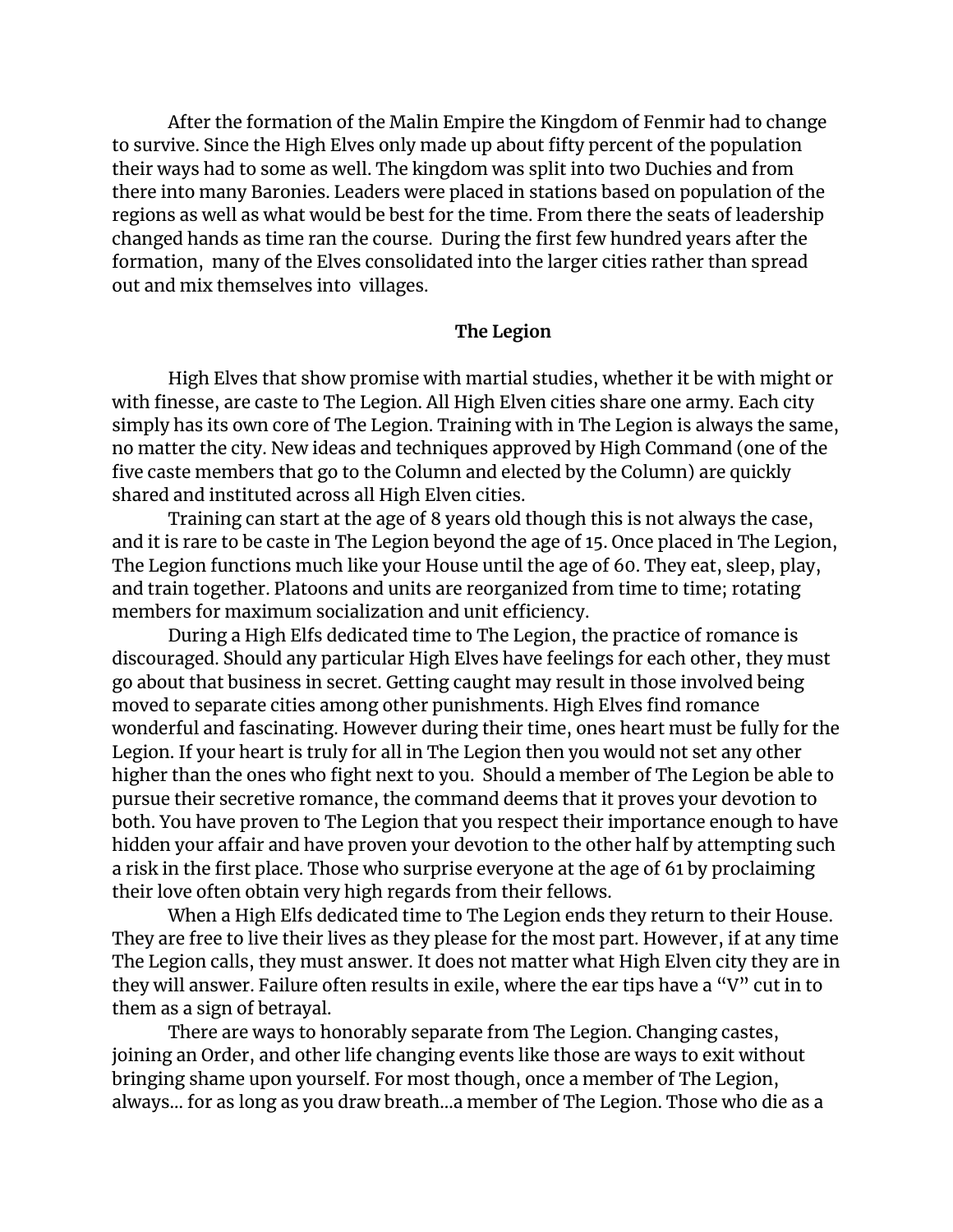member of The Legion are the only High Elf graves marked with any obvious distinction. The tombstones have a sword carved into the top of them. As if it were stuck right through the center of the top, down into the ground below.

## **Festivals**

High Elves like almost any reason to celebrate. Here is a list of holidays for High Elves and their real life equivalence (Celebrated during the real life time as well). In no particular order.

*Start of each season*- Solstice and Equinox. General celebrations with the warmer season parties being outdoors during the day, and the colder seasons inside at night.

*New Year*- This is performed like real life new year's parties.

Bounty- Thanksgiving. Many High Elven Houses come together for this one day celebration.

*Aerostide* - 12 days long, starting Dec. 12th. Christmas

*Fawning-* Valentine's day. High Elves are big on love and romance. On this day, there is no Tea Time. High Elves are encouraged to spend that time with those special to them.

*Dreaming* – On this day the High Elves make a variety of food and beverages based on their favorite food: Dream berries. Dream berries are an intoxicating berry that is a base for their favorite wines. On this day High Elves not openly wearing purple are pinched by those who are. Why? Ever heard the expression, "Pinch yourself to see if you're awake"? High Elves not wearing purple are reminded by the "dreaming parties" that they are awake. It's all fun and games. March 17th. (St. Patrick's Day). \*Note: The Dreamberry flavor in liquid form is a combination of grape and tropical punch kool-aid.

*Eros-* A celebration of fertility. On this day, High Elves decorate eggs and hide them for loved ones. It is also a day of sweets and treats to celebrate life in general. If you are thinking Easter, you would be correct.

*Legion Games (Spring)*- May 27-29. This is a day of martial games. Mock combats and different events are held to show the High Elves of each city what The Legion has been up to. Like real life Olympics, but held over three days only.

*Legion Games (Fall)*- November 11 – 13. See above, but different themes.

*Hallos* – During this October 31st holiday, High Elves disguise themselves in costumes. There is an old myth about the Fae being loose in the world. On this particular day superstitions concerning the Fae were suspended (how this originated is unknown). With those restrictions removed the creatures were more likely to abuse mortals. These Fae, for no one knows if it was just one breed or if the Fae themselves were also disguised, would "prey" upon those outside their homes. The Fae would also petition those in their homes for a reward for leaving them be. Those who did not contribute had a prank played on their dwelling. The nature of the prank was always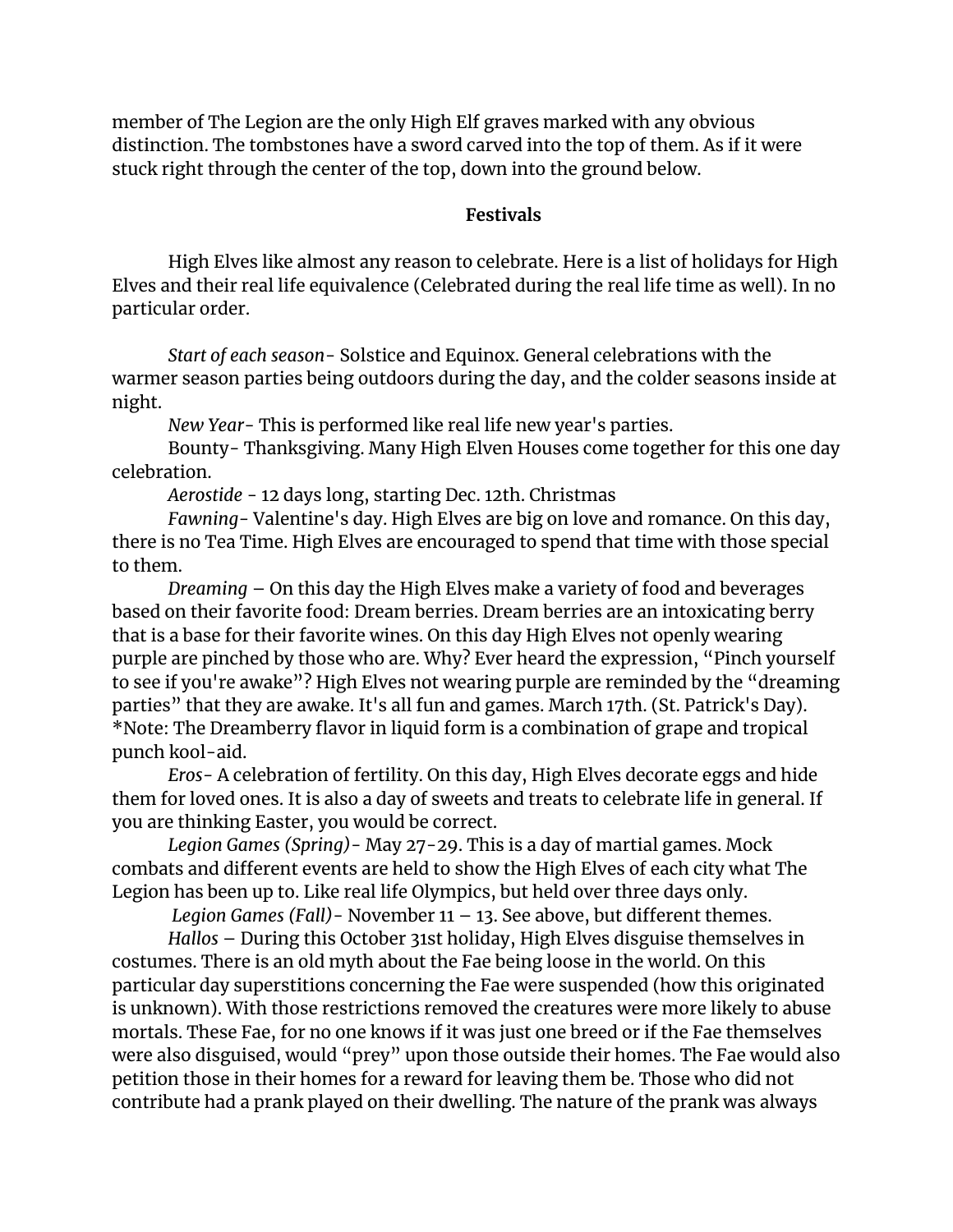different and not always benign. High Elves dress up so as not to appear mortal, thus being left alone by these mischievous beings; though no actual Fae marauding has been recorded in centuries. This fact does not stop the High Elves from "begging" for treats themselves while all dressed up. After all, who wants to run the risk of offending a Fae? This holiday is celebrated as per Halloween.

## **The Cities**

High Elven cities are most commonly found in the mountains. Those that are in the mountains are not entirely worked into the mountain. Rather, massive chunks of the mountain are leveled and cleared; then building begins. Outside of mountains, High Elf cities are always thoroughly planned out and set up for ease of navigation. In most cities the streets are wide and open to allow as much traffic as possible, but to also allow the movement of The Legion should it need to move in force. Below is a list of known High Elf cities available to you at character creation. There are more High Elf cities in the world, but your local plot needs the freedom to place those others as are needed or wanted. If your plot team tells you there is a High Elf city in an area, then you have several choices: Pretend you've known about it. After all, that city is more than likely, functioning like the ones listed here. Or, you can find it a wonderful surprise to be explored (or whatever your role-play would dictate).

Tier Az'ier: This is the most commonly known High Elven city. Located in the Shield Mountains at the area known as the Gilded Stair. It is an extremely large city.

Tier Rynell: Located in the Shield Mountains, at the southern edge of the Kingdom of Fenmin, south west of Lorston

Tier Avalynn: Located in the Shield Mountains south of Pryfoot. This is a medium sized city and is also the one lowest in altitude.

Key Feature:

The Bridge of Stars: A well constructed bridge that connects a rather large gap between cliffs in the Shield Mountains. It is at an altitude to be just above clouds. Being upon the bridge at night always allows for a wonderfully unobstructed view of the stars.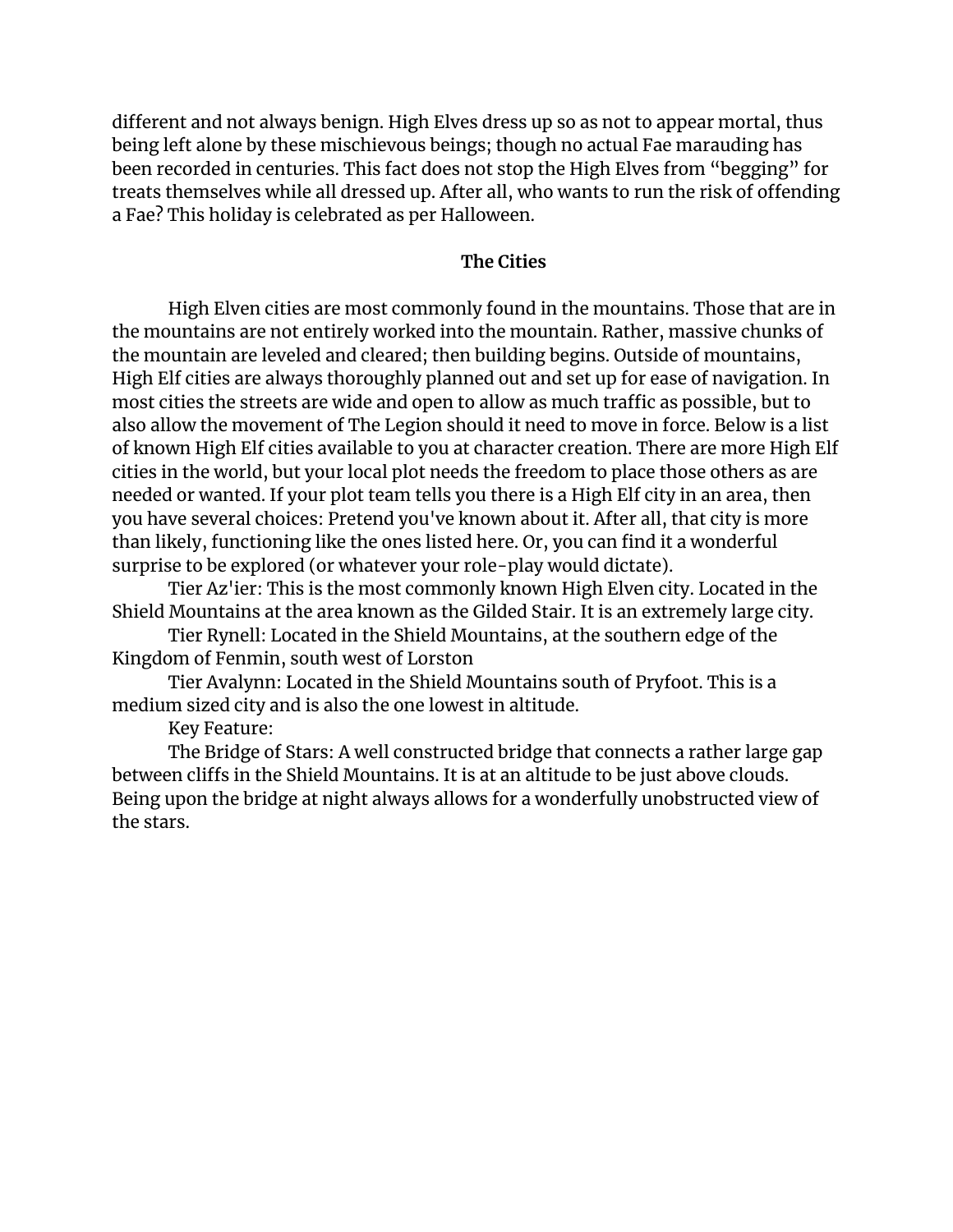

## **Disclaimer**

This racial package is here to enhance your role-play as a High Elf. Player characters can be different than what is described in this packet. However, when you encounter NPCs, they are more than likely going to follow the outline set forth in this packet. If you are different then expect roleplay from those who are aligned to the package to be different as well. While you are free to create small pockets of High Elves (8 to 15 in number) living in or about odd areas, you are not encouraged to create new cities of any size caliber. It simply does not fit the Fallen Empires world flavor for High Elves. Knowledge skills pertaining to High Elves are more than likely to reflect descriptions in this packet. Some portions of this information are general and vague on purpose to allow plot teams some freedom when it comes to High Elves; to expand as needed on those hidden areas of racial knowledge only accessible in-game. Make sure you are willing to wear the racial requirement of: Pointed Ears. If you are not willing to meet this requirement, then you should not play an Elf. As always, the specific types of pointed ears allowed is up to staff. We have seen a variety of pointed ears in the times that we have LARPed. An example: Leather ears put on a cord and then put around at hat that you always wear. While some LARPs may find this an okay thing to do...It is really not in the spirit of the racial rules. You get the abilities due a